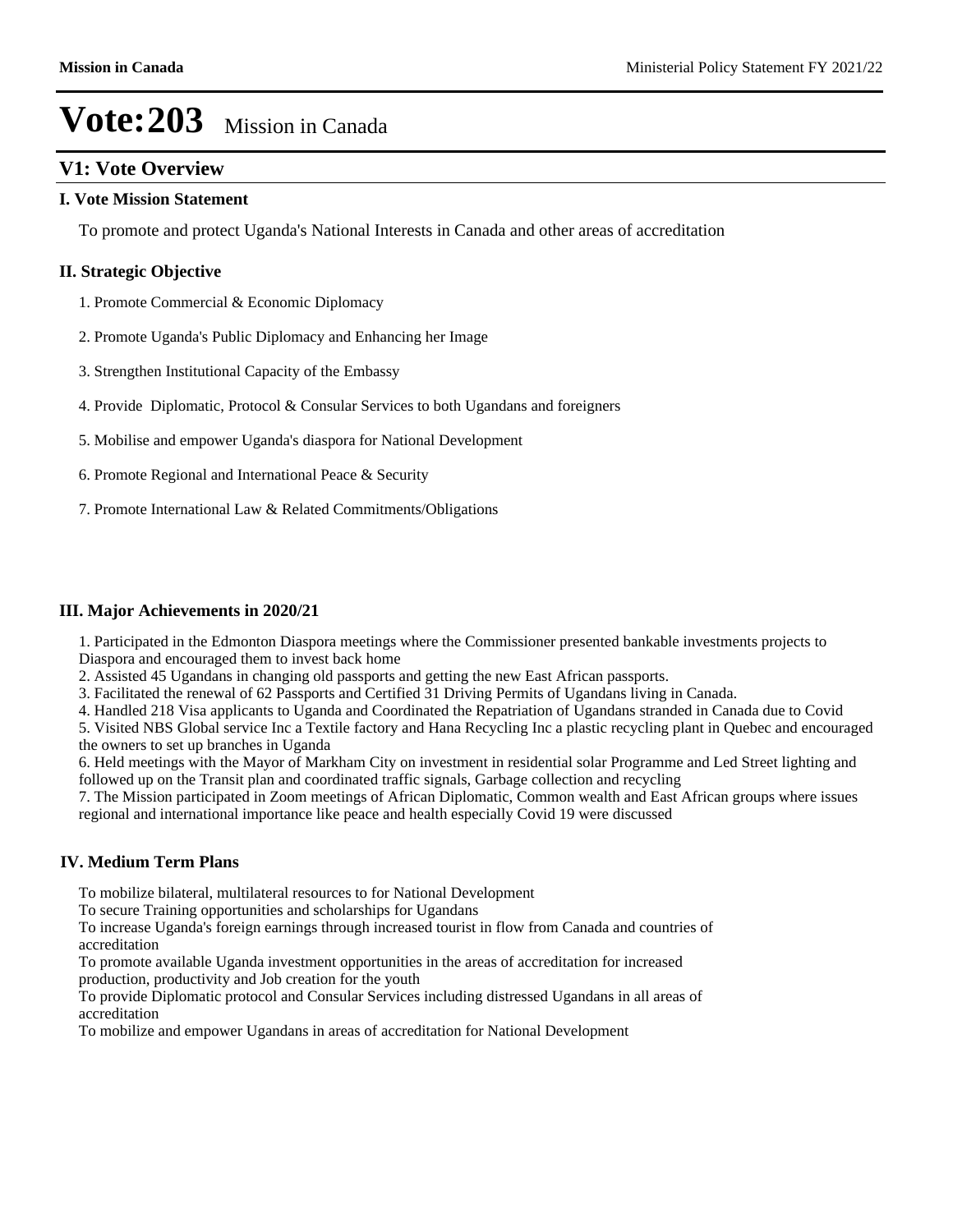## **V. Snapshot Of Medium Term Budget Allocations**

**Table 5.1: Overview of Vote Expenditures (UShs Billion)**

|                  |                                                      |                    | 2020/21       |                                           |         | <b>MTEF Budget Projections</b> |         |         |         |  |  |
|------------------|------------------------------------------------------|--------------------|---------------|-------------------------------------------|---------|--------------------------------|---------|---------|---------|--|--|
|                  |                                                      | 2019/20<br>Outturn | <b>Budget</b> | <b>Approved Expenditure</b><br>by End Dec | 2021/22 | 2022/23                        | 2023/24 | 2024/25 | 2025/26 |  |  |
| <b>Recurrent</b> | Wage                                                 | 1.175              | 1.175         | 0.588                                     | 1.175   | 1.175                          | 1.175   | 1.175   | 1.175   |  |  |
|                  | Non Wage                                             | 4.456              | 3.856         | 2.071                                     | 4.349   | 4.349                          | 4.349   | 4.349   | 4.349   |  |  |
| Devt.            | GoU                                                  | 0.000              | 0.000         | 0.000                                     | 0.000   | 0.000                          | 0.000   | 0.000   | 0.000   |  |  |
|                  | Ext. Fin.                                            | 0.000              | 0.000         | 0.000                                     | 0.000   | 0.000                          | 0.000   | 0.000   | 0.000   |  |  |
|                  | <b>GoU</b> Total                                     | 5.632              | 5.032         | 2.659                                     | 5.525   | 5.525                          | 5.525   | 5.525   | 5.525   |  |  |
|                  | <b>Total GoU+Ext Fin (MTEF)</b>                      | 5.632              | 5.032         | 2.659                                     | 5.525   | 5.525                          | 5.525   | 5.525   | 5.525   |  |  |
|                  | Arrears                                              | 0.000              | 0.000         | 0.000                                     | 0.000   | 0.000                          | 0.000   | 0.000   | 0.000   |  |  |
|                  | <b>Total Budget</b>                                  | 5.632              | 5.032         | 2.659                                     | 5.525   | 5.525                          | 5.525   | 5.525   | 5.525   |  |  |
|                  | <b>A.I.A Total</b>                                   | N/A                | N/A           | N/A                                       | N/A     | N/A                            | N/A     | N/A     | N/A     |  |  |
|                  | <b>Grand Total</b>                                   | 5.632              | 5.032         | 2.659                                     | 5.525   | 5.525                          | 5.525   | 5.525   | 5.525   |  |  |
|                  | <b>Total Vote Budget</b><br><b>Excluding Arrears</b> | 5.632              | 5.032         | 2.659                                     | 5.525   | 5.525                          | 5.525   | 5.525   | 5.525   |  |  |

#### **Table 5.2: Budget Allocation by Programme (UShs Billion)**

|                                 | 2021/22 Draft Estimates |          |              |  |  |
|---------------------------------|-------------------------|----------|--------------|--|--|
| <b>Billion Uganda Shillings</b> | GoU                     | Ext. Fin | <b>Total</b> |  |  |
| Governance and Security         | 5.525                   | 0.000    | 5.525        |  |  |
| <b>Grand Total:</b>             | 5.525                   | 0.000    | 5.525        |  |  |
| <b>Total excluding Arrears</b>  | 5.525                   | 0.000    | 5.525        |  |  |

#### **VI. Budget By Economic Clasification**

**Table V6.1 2020/21 and 2021/22 Budget Allocations by Item**

|                                       |       | 2020/21 Approved Budget |            |              |       | 2021/22 Draft Estimates |              |
|---------------------------------------|-------|-------------------------|------------|--------------|-------|-------------------------|--------------|
| Billion Uganda Shillings              | GoU   | Ext. Fin                | <b>AIA</b> | <b>Total</b> | GoU   | Ext. Fin                | <b>Total</b> |
| <b>Output Class: Outputs Provided</b> | 5.032 | 0.000                   | 0.000      | 5.032        | 5.525 | 0.000                   | 5.525        |
| 211 Wages and Salaries                | 2.766 | 0.000                   | 0.000      | 2.766        | 3.053 | 0.000                   | 3.053        |
| 213 Other Employee Costs              | 0.284 | 0.000                   | 0.000      | 0.284        | 0.315 | 0.000                   | 0.315        |
| 221 General Expenses                  | 0.106 | 0.000                   | 0.000      | 0.106        | 0.114 | 0.000                   | 0.114        |
| 222 Communications                    | 0.061 | 0.000                   | 0.000      | 0.061        | 0.065 | 0.000                   | 0.065        |
| 223 Utility and Property Expenses     | 1.406 | 0.000                   | 0.000      | 1.406        | 1.547 | 0.000                   | 1.547        |
| 226 Insurances and Licenses           | 0.035 | 0.000                   | 0.000      | 0.035        | 0.044 | 0.000                   | 0.044        |
| 227 Travel and Transport              | 0.333 | 0.000                   | 0.000      | 0.333        | 0.318 | 0.000                   | 0.318        |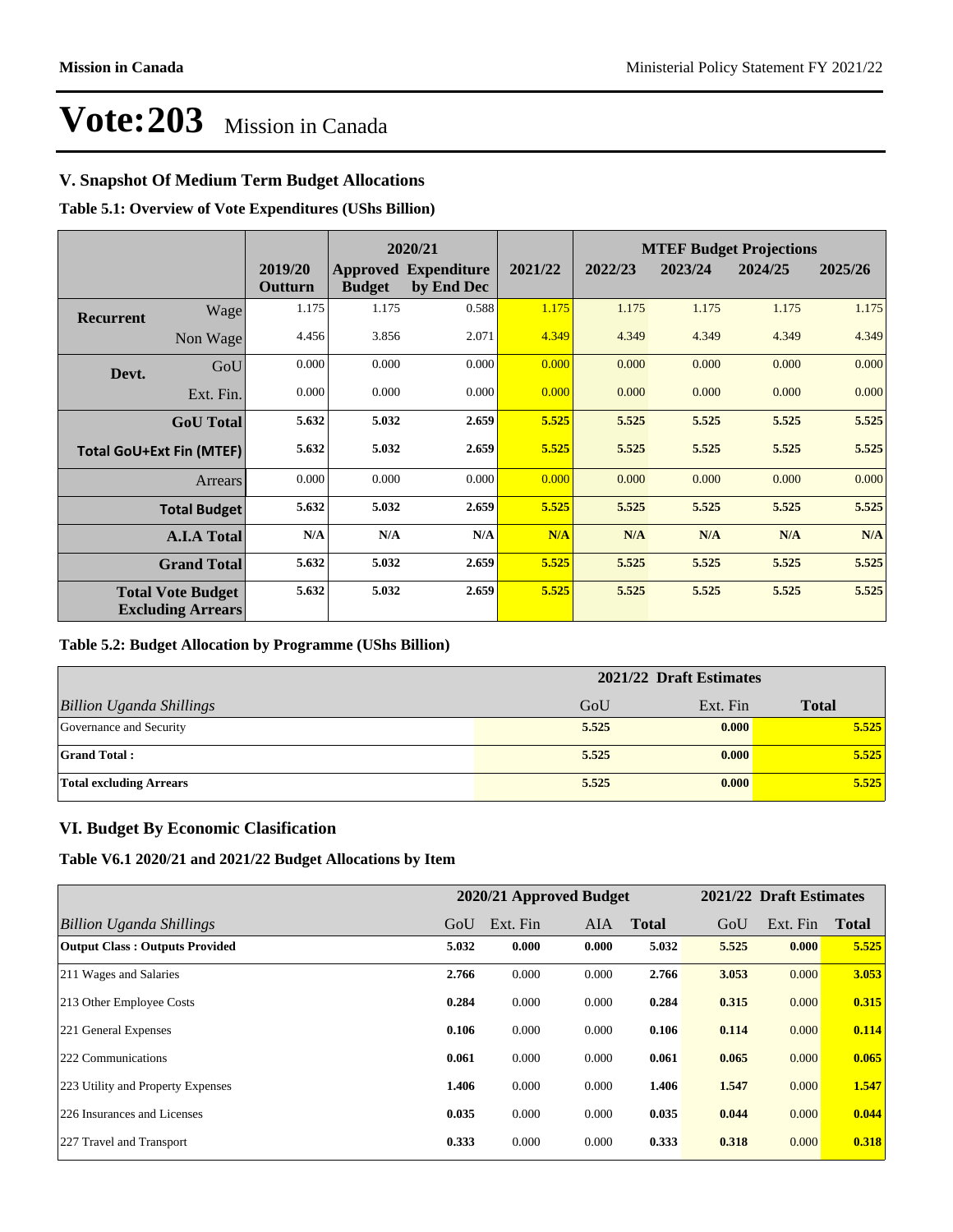| 228 Maintenance                | 0.040 | 0.000 | 0.000 | 0.040 | 0.070 | 0.000 | 0.070 |
|--------------------------------|-------|-------|-------|-------|-------|-------|-------|
| <b>Grand Total:</b>            | 5.032 | 0.000 | 0.000 | 5.032 | 5.525 | 0.000 | 5.525 |
| <b>Total excluding Arrears</b> | 5.032 | 0.000 | 0.000 | 5.032 | 5.525 | 0.000 | 5.525 |

## VII. Budget By Sub-Subprogramme, Department And Project

| Table V7.1: Past Expenditure Outturns and Medium Term Projections by Sub-SubProgramme, Department and Project |
|---------------------------------------------------------------------------------------------------------------|
|---------------------------------------------------------------------------------------------------------------|

| <b>Billion Uganda shillings</b>     |                                     | FY 2020/21                       |                                   |                                             | <b>Medium Term Projections</b> |         |         |             |  |
|-------------------------------------|-------------------------------------|----------------------------------|-----------------------------------|---------------------------------------------|--------------------------------|---------|---------|-------------|--|
|                                     | <b>FY 2019/20</b><br><b>Outturn</b> | <b>Approved</b><br><b>Budget</b> | <b>Spent By</b><br><b>End Dec</b> | 2021-22<br><b>Proposed</b><br><b>Budget</b> | 2022-23                        | 2023-24 | 2024-25 | $2025 - 26$ |  |
| <b>52 Overseas Mission Services</b> | 5.632                               | 5.032                            | 2.659                             | 5.525                                       | 5.525                          | 5.525   | 5.525   | 5.525       |  |
| 01 Headquarters Ottawa              | 5.632                               | 5.032                            | 2.659                             | 5.525                                       | 5.525                          | 5.525   | 5.525   | 5.525       |  |
| <b>Total for the Vote</b>           | 5.632                               | 5.032                            | 2.659                             | 5.525                                       | 5.525                          | 5.525   | 5.525   | 5.525       |  |
| <b>Total Excluding Arrears</b>      | 5.632                               | 5.032                            | 2.659                             | 5.525                                       | 5.525                          | 5.525   | 5.525   | 5.525       |  |

## **VIII. Sub-SubProgramme Performance and Medium Term Plans**

#### **Table V8.1: Sub-SubProgramme Outcome and Outcome Indicators**

|                                                           | <b>Sub-SubProgramme:</b> 52 Overseas Mission Services                                                                                                       |                                                                           |                        |                            |            |            |  |
|-----------------------------------------------------------|-------------------------------------------------------------------------------------------------------------------------------------------------------------|---------------------------------------------------------------------------|------------------------|----------------------------|------------|------------|--|
| Objective:                                                |                                                                                                                                                             | To mobilize bilateral, multilateral resources to for National Development |                        |                            |            |            |  |
|                                                           |                                                                                                                                                             | To secure Training opportunities and scholarships for Ugandans            |                        |                            |            |            |  |
|                                                           | To increase Uganda's foreign earnings through increased tourist in flow from Canada and countries of<br>accreditation                                       |                                                                           |                        |                            |            |            |  |
|                                                           | To promote available Uganda investment opportunities in the areas of accreditation for increased<br>production, productivity and Job creation for the youth |                                                                           |                        |                            |            |            |  |
|                                                           | To provide Diplomatic protocol and Consular Services including distressed Ugandans in all areas of<br>accreditation                                         |                                                                           |                        |                            |            |            |  |
|                                                           | To mobilize and empower Ugandans in areas of accreditation for National Development                                                                         |                                                                           |                        |                            |            |            |  |
| <b>Responsible Officer:</b>                               | Helen Kasozi Kayiza                                                                                                                                         |                                                                           |                        |                            |            |            |  |
| <b>Outcome:</b>                                           | Enhanced national security development, the country's image abroad and well being of Ugandans                                                               |                                                                           |                        |                            |            |            |  |
|                                                           | 1. Improved regional and International Relations                                                                                                            |                                                                           |                        |                            |            |            |  |
|                                                           |                                                                                                                                                             |                                                                           |                        | <b>Performance Targets</b> |            |            |  |
|                                                           | <b>Outcome Indicators</b>                                                                                                                                   |                                                                           |                        | 2021/22                    | 2022/23    | 2023/24    |  |
|                                                           |                                                                                                                                                             | <b>Baseline</b>                                                           | <b>Base year</b>       | <b>Target</b>              | Projection | Projection |  |
| Rating of Uganda's image abroad                           |                                                                                                                                                             |                                                                           | Good<br>2017           | Good                       | Good       | Good       |  |
| Number of cooperation frameworks negotiated and concluded |                                                                                                                                                             |                                                                           | $\overline{c}$<br>2017 | $\overline{2}$             | 3          | 5          |  |
|                                                           |                                                                                                                                                             |                                                                           |                        |                            |            |            |  |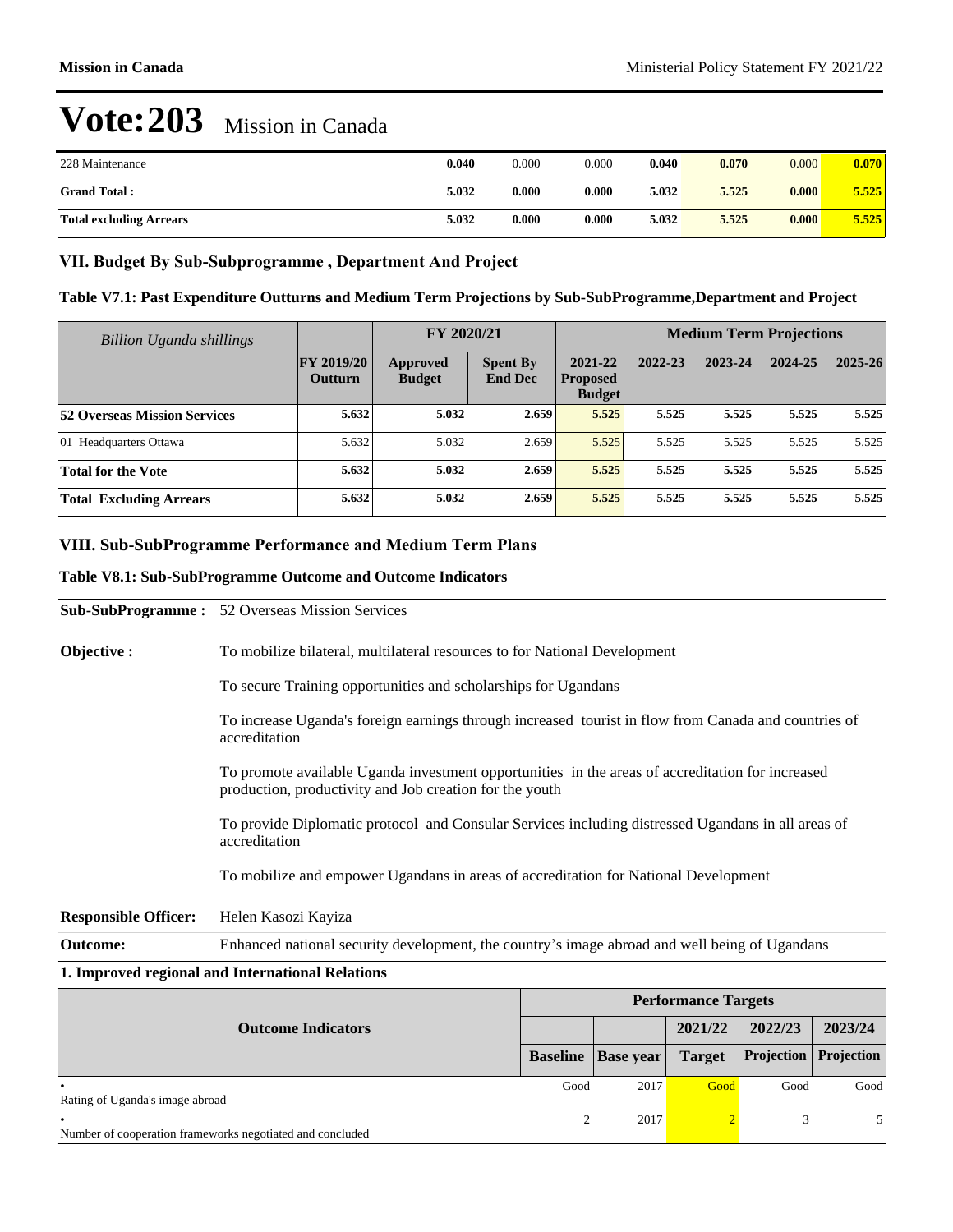|                                                                          | 10% | 2017 | 10% | 15% | 20% |
|--------------------------------------------------------------------------|-----|------|-----|-----|-----|
| Percentage change of foreign exchange inflows                            |     |      |     |     |     |
| <b>Department: 01 Headquarters Ottawa</b>                                |     |      |     |     |     |
| <b>Budget Output: 01 Cooperation frameworks</b>                          |     |      |     |     |     |
| No. of Multilateral cooperation frameworks negotiated or signed          |     |      |     | 4   |     |
| No. of Bilateral cooperation frameworks negotiated or signed.            |     |      |     | 3   |     |
| <b>Budget Output: 02 Consulars services</b>                              |     |      |     |     |     |
| No. of official visits facilitated                                       |     |      |     | 5   |     |
| Budget Output: 04 Promotion of trade, tourism, education, and investment |     |      |     |     |     |
| No. of foreign Tourism promotion engagements.                            |     |      |     | 8   | 8   |
| No. of scholarships secured.                                             |     |      |     | 10  | 10  |

### **IX. Major Capital Investments And Changes In Resource Allocation**

#### **Table 9.1: Major Capital Investment (Capital Purchases outputs over 0.5Billion)**

N/A

### **X. Vote Challenges and Plans To Improve Performance**

#### **Vote Challenges**

The Mission still faces challenge in meeting its mandate due to under funding The Very cold weather especially during winter is also a challenge to meeting mission mandate Lack of expertise especially in the area of commercial Diplomacy. Inadequate staff to handle the Mission mandate

#### **Plans to improve Vote Performance**

Engage Ministry of Finance, Planning and Economic Development to increase Mission funding Provide hardship Allowances to motivate staff to come and work here Engage Ministry of Foreign Affairs to train staff especially in Commercial Diplomacy

#### **XI Off Budget Support**

**Table 11.1 Off-Budget Support by Project**

N/A

#### **XII. Vote Cross Cutting Policy And Other Budgetary Issues**

#### **Table 12.1: Cross- Cutting Policy Issues**

| <b>Issue Type:</b>        | <b>HIV/AIDS</b>                             |
|---------------------------|---------------------------------------------|
| Objective :               | To Implement the HIV/AIDS work place policy |
| <b>Issue of Concern :</b> | HIV/AIDS Prevention and Management          |